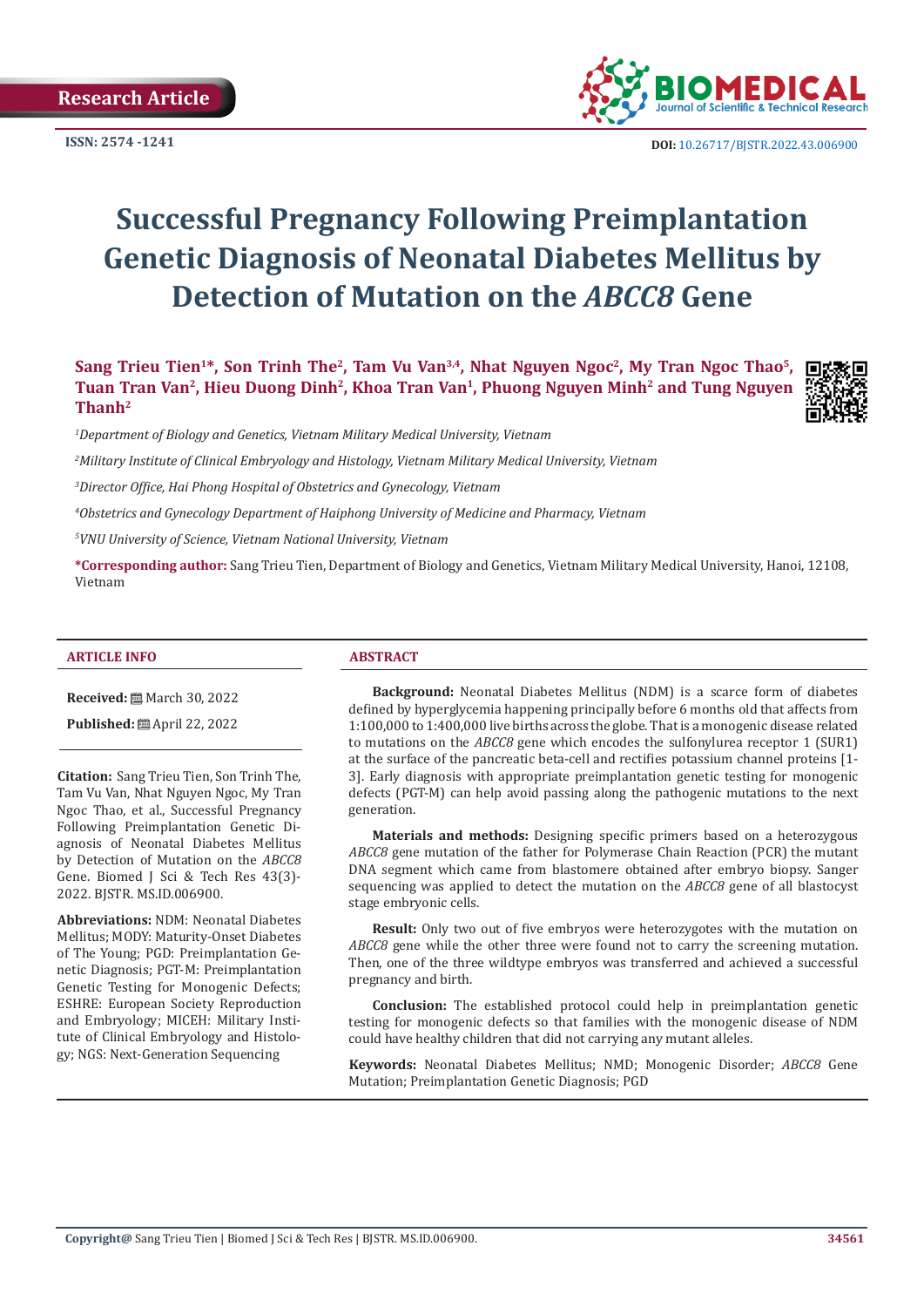# **Introduction**

Diabetes mellitus is a group of metabolic disorders caused by hyperglycemia resulting from problems in production and/ or use of insulin, furthermore considered as one of the largest global health emergencies in the last decades with 463 million people affected [4,5]. The disease consists of three common types are diabetes type 1, type 2, and gestational diabetes, which are generally polygenic diseases. As monogenic diabetes also exist, accounting for 1-2% of all cases, there are two main types including Maturity-Onset Diabetes of the Young (MODY) and Neonatal Diabetes Mellitus (NDM) differing in the age of onset. They are often misdiagnosed into type 1 or type 2 diabetes, therefore, leading to ineffective treatments and familial genetic counseling [6,7]. Neonatal diabetes mellitus, typically onsetting before 6 months of age, may be categorized into transient and permanent depending on the disease course, albeit at a diminished prevalence [8-10]. Transient NDM (TNDM) makes up a relatively significant proportion of the total affected cases, approximately 60%. With initial insulin treatment, TNDM resolves after around 12 weeks of age but eventually relapses years later. While permanent NDM (PNDM) is less prevalent, neonates must be treated lifelong [11]. The incidence of NDM dropped from 1:100,000 to 1:400,000 live births across the globe. Up to date, it is determined that more than 20 mutant genes and abnormal methylation at the 6q24 locus may lead to NDM with correlation to clinical phenotypes [12-14].

One of the most common causes of NDM is the active mutations of the gene *ABCC8* located in the 11p15.1 region, which has a length of 84kb with 39 exons [14]. This gene encodes the sulfonylurea receptor 1 (SUR1) at the surface of the pancreatic beta-cell and rectifies potassium channel proteins [1-3]. When serum glucose levels rise, it is rapidly taken up to intracellular β-cells and metabolized to ATP causing to close the potassium ATP channel. Consequently, the pancreatitis β-cell depolarizes, leading to activation of calcium channels and an increase of the calcium concentration that triggers insulin release. Conversely, activation *ABCC8* gene mutation causes the potassium ATP channel to remain open, therefore preventing insulin release even in hyperglycemia circumstances. To date, a total of 748 *ABCC8* pathogenic or likely pathogenic variants with NDM have been identified [15,16]. Early genetic diagnosis is important for selecting suitable and costeffective treatment because oral sulfonylurea is a safe and effective therapy in most cases having *ABCC8* mutation, and may potentially replace insulin injection which is the first-line treatment in type 1 diabetes mellitus. Especially, if the familial pathogenic variant is known, preimplantation genetic testing for monogenic defects (PGT-M) or preimplantation genetic diagnosis (PGD) can help avoid this inherited disease. The most essential outcome is to identify the disease-causing loci then transfer unaffected embryos made by IVF technology for Human embryos. PGT-M refers to testing pathogenic variants of nuclear or mitochondrial DNA causing monogenic disorders, with autosomal dominant, autosomal recessive, X-linked defects [17]. The indications are currently recommended in over 40 monogenic diseases by the European Society Reproduction and Embryology (ESHRE) PGD Consortium [18].

However, setting up an embryonic molecular diagnosis for a new monogenic defect is work-intensive, costly, and requires high precision because of several challenges including an insufficient amount of obtained DNA sample by embryo biopsy. Therefore, DNA amplification techniques are necessary for ensuring the quantity and quality of input DNA. In detail, one or more embryonic cells in different stages of embryonic proliferation experienced a whole genome amplification (WGA) followed by targeted conventional PCR, then appropriate sequencing method, such as Sanger sequencing or next-generation sequencing is applied for detecting pathogenic variants [19,20]. Each method has several advantages and limitations, separately, thus we have spent much effort to expand the reliability of PGT-M for NDM and enlarge the accuracy and commercial effect of the test.

# **Materials and Methods**

### **Patients Description**

A Vietnamese nuclear family enrolled in the study including a 29 years old mother, a 30 years old father, and three years old sons. The son was diagnosed with NDM at 8 weeks old and the father was diagnosed with type 2 diabetes at age 28 while the mother had no clinical or genetic alteration of interest. By examining the affected's genetic information using Next-Generation Sequencing (NGS), both the father and the son were reported to carry a heterozygous mutation c.3422A>G (p.Glu1141Gly) at exon 28 of the *ABCC8* gene. This is a protein-level missense mutation that has not been reported in Vietnam. Therefore, the mutation identified in this patient can be considered to be the first time recorded in Vietnam. All people described in this study were signed written informed consent for the publication of the case details, and the protocol was approved by the Ethical Review Committee of Vietnam Military Medical University (No.1068/2019/VMMU-IRB). This study was also conducted using good clinical practice following the Declaration of Helsinki and its later amendments or comparable ethical standards.

### **DNA Extraction from Whole Blood**

DNA was extracted with the G-spin™ Total DNA Extraction Kit (Lot.No. 105260653; Exp. Oct. 2022) then was quantified to ensure the quality. The DNA collected from the samples was stored at −20°C for future purposes.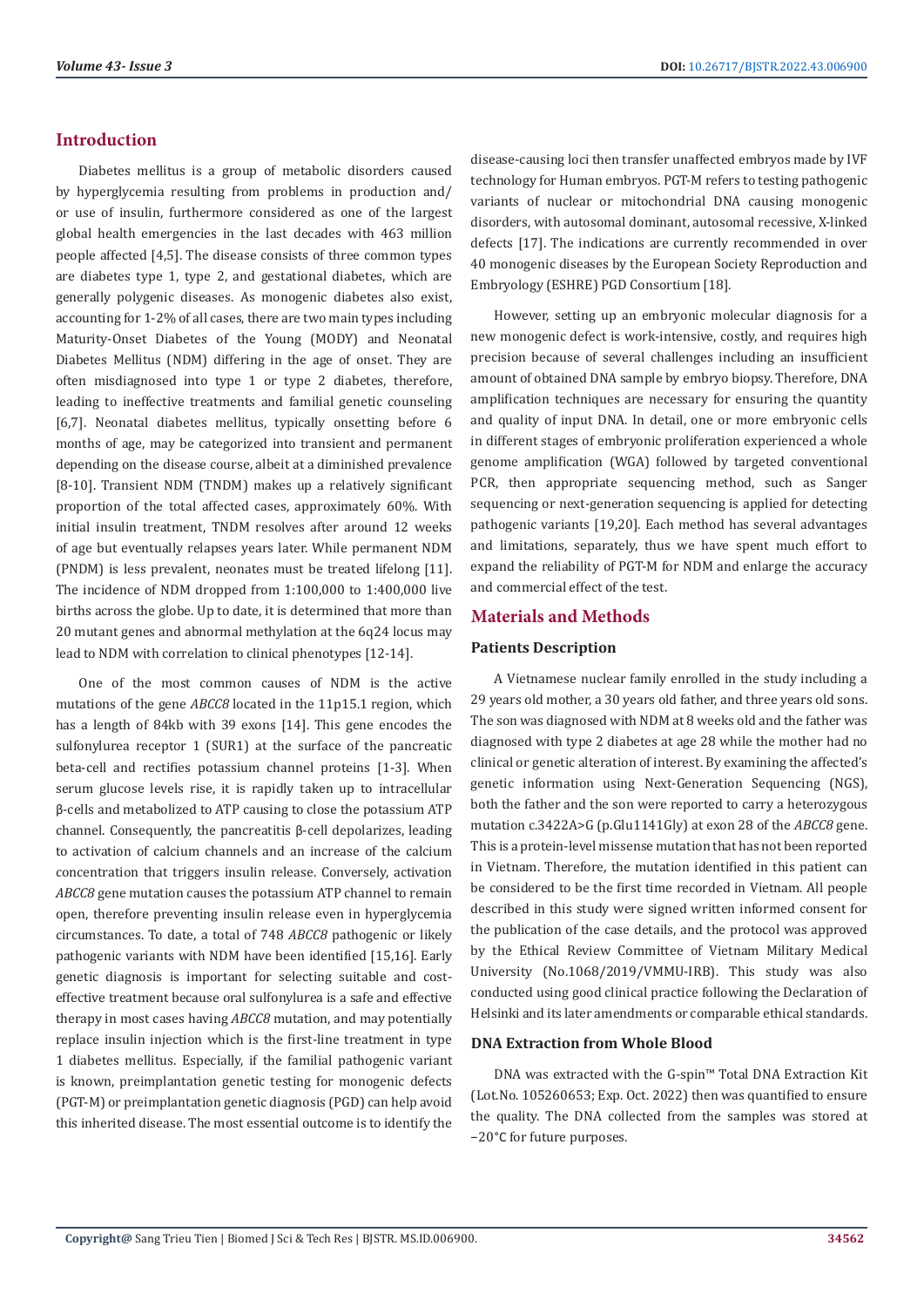#### **Blastocyst Embryo Biopsy**

Five embryos (T1-T5) of the described couple who had done ICSI at the Military Institute of Clinical Embryology and Histology (MICEH) were cultured to the blastocyst stage. These embryos were biopsied by removing 5-10 cells from the TE layer (a portion of the embryo that is destined to become placental tissue) herniating out through the hole created during ZP breaching on day 3. The cells that had been biopsied were washed with PBS 1X and 1% PVP solution then contained in the 0.2 mL PCR tube. They were stored at −20°C.

### **Whole Genome Amplification for Embryos' Genome**

The DNA from the biopsied embryonic cells was amplified with REPLI-g® Single Cell Kit (Lot.No. 169023130; Exp. May 2022) and diluted to a desired concentration. The amplified DNA from the samples was stored at −20°C.

#### **Polymerase Chain Reaction (PCR) Analysis**

Primers were designed targeting the segment spanning the detected mutation c.3422A>G. Based on the obtained primers, a PCR was performed on DNA samples that were both collected from whole blood and embryonic cells. Then, PCR products were electrophoresed on agarose gel to check for the appropriate desired products.

#### **Sanger Sequencing Analysis**

Sanger sequencing procedures were applied on the amplified PCR products showing the accurate bands on electrophoresis results to scan for the c.3422A>G mutation. This process was carried out on the ABI 3500 Genetic Analyzer system.

### **Results**

# **Preimplantation Genetic Diagnosis Program for Neonatal Diabetes Mellitus**

The PCR reactions were performed in triplicate showing overall consistent electrophoresis results. The annotation of gel electrophoresis indicated that the PCR reaction successfully amplified the segment targeting exon 28 of the gene *ABCC8* in all samples. The products had a size consistent with the initial expectation in theory corresponding to the standard 100 bp ladder. As a result, the PCR products would be sequenced to scan for the c.3422A>G mutation in the biopsied embryonic cells, hence leading to the final consultations for preimplantation genetic diagnosis for NDM.

#### **Sanger Sequencing Results**

Sanger sequencing was performed using two primers including both forward and reverse for a better interpretation of the results from parallel ends. The obtained electropherograms were analyzed

and compared using SnapGene software. The Sanger sequencing results of the father and the son, who were found to be carrying c.3422A>G mutation on exon 28, were consistent with those of next-generation sequencing. Reading the electropherograms, at the mutated position, the diabetes patients illustrated two peaks of different colors (red and blue) regarding the heterozygotes of the *ABCC8* gene. The partial pedigree of the family carrying the mutation of *ABCC8* is demonstrated in Figures 1 & 2. Squares represent male family members, the circle represents a female family member; diagonally-lined pattern symbols family member with neonatal diabetes mellitus, black symbols family member with type 2 diabetes occurring later in life. The first line demonstrates the genotype of each family member: wt denotes wild-type. The second line displays the age of each family member and the third line shows the onset age of diabetes: the hyphen denotes unidentified data. The arrow indicates the proband. In addition, the annotated sequencing results of five *in vitro* fertilized embryos are presented in Table 1. Sanger sequencing results showed 60% of the biopsied embryos were not affected with the pathogenic allele while the remaining embryos had one allele with c.3422A>G. As neonatal diabetes in the family was formed with the heterozygous *ABCC8* mutation, the embryonic heterozygotes were also determined to be affected with NDM. Therefore, it could be concluded that only three embryos (code T1, T2, and T3) reached the expected quality and should be transferred into the mother's uterus.



**Figure 1:** Flowchart of PGD protocol for NDM.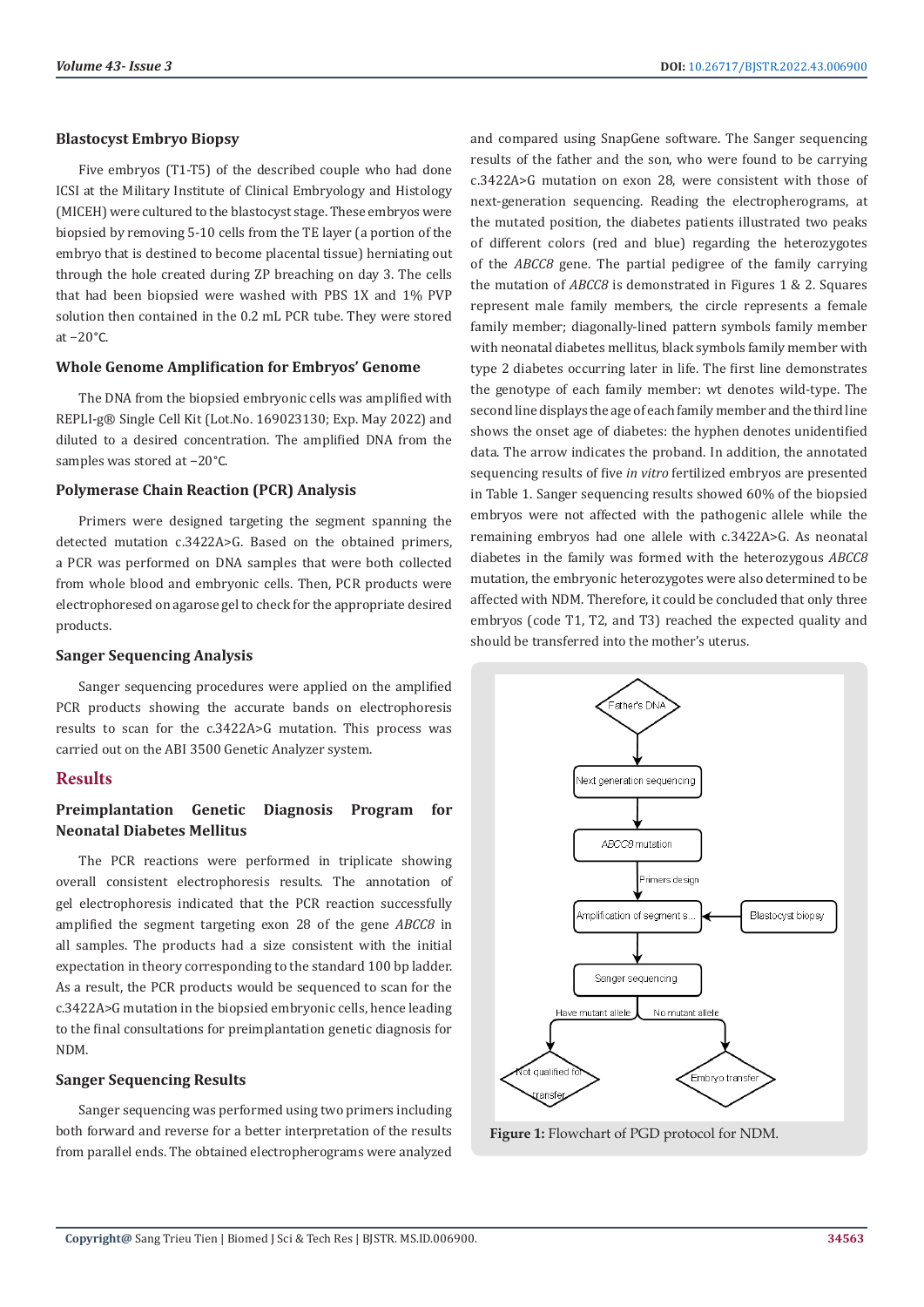

**Figure 2:** Diabetes and *ABCC8* mutation in the family enrolled in the study.

**Table 1:** PGD results of Five *in vitro* Fertilization Embryos by Annotating Sanger Sequencing Results.

| <b>Samples</b> | Genotype     | <b>Diagnosis</b> |
|----------------|--------------|------------------|
| Т1             | wt/wt        | Normal           |
| T <sub>2</sub> | wt/wt        | Normal           |
| T3             | wt/wt        | Normal           |
| T4             | c.3422A>G/wt | NDM affected     |
| <b>T5</b>      | c.3422A>G/wt | NDM affected     |

## **Discussion**

Neonatal diabetes mellitus (NDM) is a scarce form of diabetes defined by hyperglycemia happening principally before 6 months old that affects all races and ethnic groups. It can be categorized into transient NDM (TNDM), which resolves by a few months, and permanent NDM (PNDM), which continues throughout life. TNDM, accounting for approximately 55% of all NDM cases, requires initial insulin treatment but appears to resolve spontaneously by a median of 12 weeks of age, only to relapse years later [1-3,21]. While most TNDM cases are due to the overexpression of chromosome 6q24, the majority of PNDM cases are caused by mutations in the *KCNJ11* or *ABCC8* genes, encoding the  $K_{\text{atm}}$  channel subunits Kir6.2 (ATP-sensitive inward rectifier potassium channel) and SUR1 (sulfonylurea receptor) respectively [15,16,22]. By using both PCR and Sanger Sequencing, we found a point mutation on exon 28 of gene *ABCC8*. In detail, this is a substitution mutation, substituted nucleotide A with nucleotide G, leading to the replacement of Glutamine by Glycine, which causes missense mutation at the protein level.

Mutation on amino acid sequence encoded for high conservative transport protein causes protein function to be affected seriously [23-25]. Up until now, there have not been any official publishments about this protein, however, according to HGSV's report (Human Genome Variation Society) in 2019, this is an autosomal dominant that cause TNDM (transient neonatal diabetes mellitus), which was first recognized in Paris, France [15]. Mutations in the *ABCC8* gene and *KCNJ11* gene lead to two different molecular mechanisms, however, at the physiological level, they both manifest as insulin deficiency and remain indistinguishable in clinical practice. Overlapping clinical features with regular forms of diabetes makes diagnosis of monogenic diabetes more challenging [7,25]. Accordingly, the recognition of these mutations in NDM patients is critical because it not only helps providing the diagnosis but also, builds the long-term medical treatment and management strategy and genetic counseling. Once patients being diagnosed with NDM due to *KCNJ11* gene and *ABCC8* gene mutations, using oral sulfonylurea agents proves highly effective, providing better glycemic control than insulin.

Of the known genetic subtypes of NDM, only patients with activating *KCNJ11* or *ABCC8* gene mutations respond to treatment with a sulfonylurea [14,15]. Bonnefond et al. carried out WES in a patient with NDM and identified a novel de-novo mutation in the *ABCC8* gene [26]. This mutation is very uncommon and causes no prevalent symptoms in clinical practice, which makes the role in diagnose of sequencing more critical [27,28]. The combination of both NGS and Sanger Sequencing makes detecting mutation from the beginning more accurate. Then applying Sanger to detect mutation in family members more simply and commercially. This protocol might be used widely to detect other mutations relating to monogenic diabetes in specific, and another monogenic diseases [29,30]. Before starting a clinical cycle, extensive genetic and reproductive counseling is provided to the prospective parent(s). Genetic consultation for people with NDM firstly relies on their genetic etiology because the genes involved vary widely in how they are inherited.

Most cases of TNDM are caused by UPD6, which occurs sporadically, so the probability of recurrence in siblings and offspring is low. In hereditary cases of paternal duplications in the chromosome 6q24 region, males with TNDM have a chance of 50% to transfer TNDM to their offspring. On the one hand, in the situation of maternal duplication, children are not influenced, but the sons might be able to pass TNDM to their offspring [21,22]. On the other hand, all most situations of KATP channel mutations in PNDM are the result of instinctive de novo heterozygous mutations, making a different to children without family etiology. However,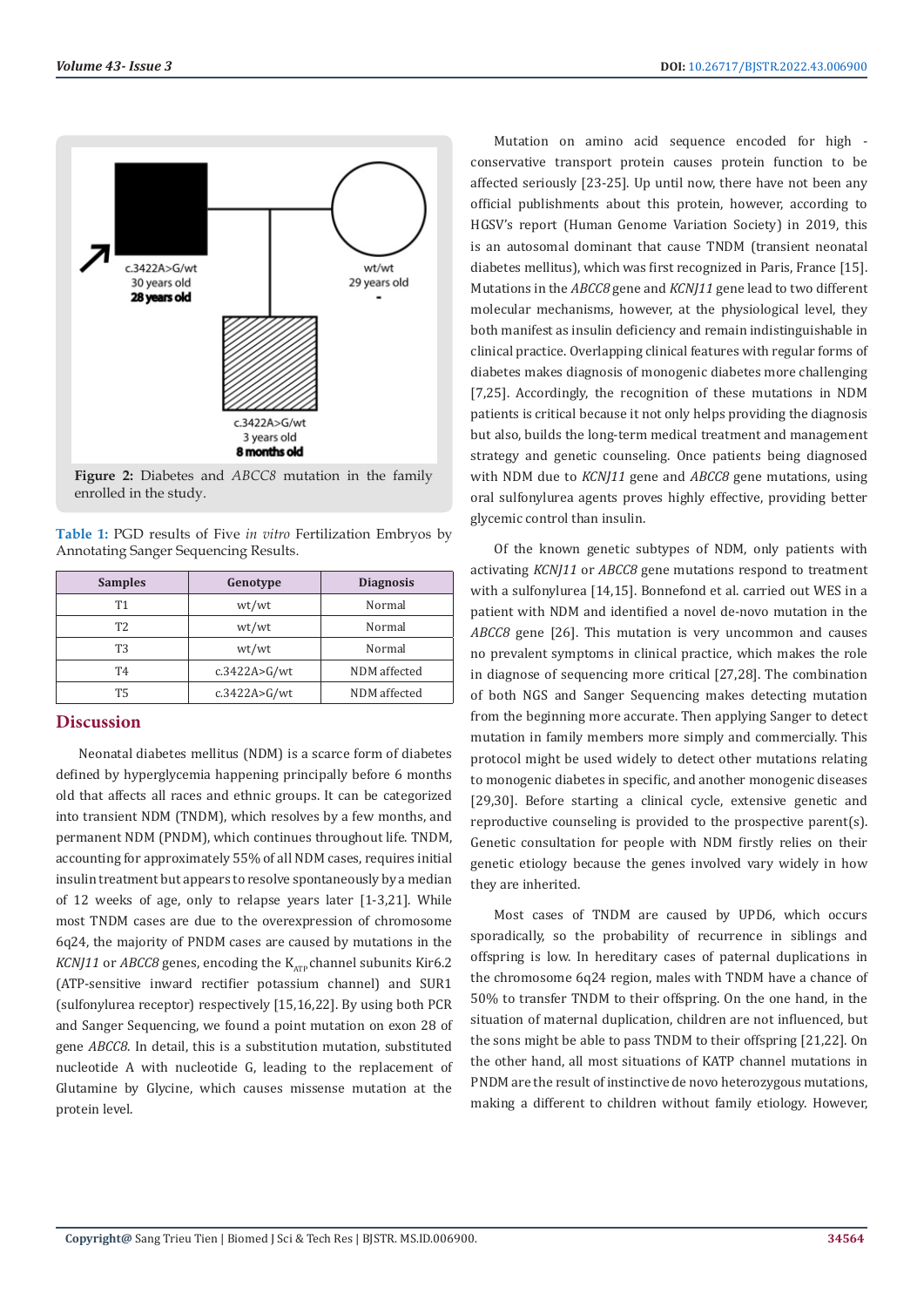*ABCC8* gene activating mutation can result in autosomal dominant inheritance, with a 50% chance of inheriting the mutation in the offspring of affected individuals [23,24,28,31]. Furthermore, unlike *KCNJ11* gene mutations, *ABCC8* gene mutations have been reported to be inherited in an autosomal recessive pattern. Therefore, understanding the inheritance mode is crucial and has changed the dynamics of genetic consultation.

In our study, embryonic cells are collected by using trophectoderm (TE) or blastocyst biopsy, which is most widely used technique at present the. Usually on day 5 (or 6), a laser beam is used to open the zona pellucida. Blastocyst biopsy provides sufficent cells (ideally five to eight cells) for genetic analysis providing a better accuracy. This embryonic stage is also considered less sensitive to possible embryo damage as the inner cell mass from which the fetus originates is left intact. Another benefit of trophectoderm biopsy is the lower level of chromosomal mosaicism at this stage as compared to the cleavage stage. The problem of limited time for analysis in the case of a fresh embryo transfer at day 5 or 6 is conquered by using frozen embryo transfer method [32-34]. Each method has several advantages and limitations, separately, thus we have spent much effort to expand the reliability of PGT-M for NDM and enlarge the accuracy and commercial effect of the test. In order to provide more DNA for genetic analysis, embryonic cells in different stages of embryonic proliferation experienced a whole genome amplification (WGA) followed by targeted conventional PCR, then appropriate sequencing method, in particular, Sanger sequencing is applied for detecting pathogenic variants [19,20].

Sanger sequencing results indicated that three embryos did not carry any pathogenic mutant alleles while two embryos (40%) had the same mutation peak as the father and the son, which means they had the allele with the pathogenic mutation in the heterozygous form. Because NDM in the family was created with the heterozygous *ABCC8* mutation, the embryonic heterozygotes were also determined to be affected with NDM. Therefore, it could be concluded that only three embryos meet the expected quality and one of those have been transferred into the mother's uterus, leading to success in giving birth to a baby without NDM. This protocol might be used widely to detect other mutations relating to monogenic diabetes in specific, and other monogenic diseases [32,35-38].

### **References**

- 1. [Pipatpolkai T, Usher S, Stansfeld PJ, Ashcroft FM \(2020\) New insights](https://www.nature.com/articles/s41574-020-0351-y)  [into KATP channel gene mutations and neonatal diabetes mellitus. Nat](https://www.nature.com/articles/s41574-020-0351-y)  [Rev Endocrinol 16\(7\): 378-393.](https://www.nature.com/articles/s41574-020-0351-y)
- 2. [Shyng SL, Nichols CG \(1998\) Membrane phospholipid control of](https://pubmed.ncbi.nlm.nih.gov/9804554/)  [nucleotide sensitivity of KATP channels. Science 282\(5391\): 1138-1141.](https://pubmed.ncbi.nlm.nih.gov/9804554/)
- 3. Damaj L, le Lorch M, Verkarre V, Werl C, Hubert L, et al. (2008) Chromosome 11p15 paternal isodisomy in focal forms of neonatal hyperinsulinism. J Clin Endocrinol Metab 93(12): 4941-4947.
- 4. [Saeedi P, Petersohn I, Salpea P, Malanda B, Karuranga S, et al. \(2019\)Global](https://pubmed.ncbi.nlm.nih.gov/31518657/) [and regional diabetes prevalence estimates for 2019 and projections](https://pubmed.ncbi.nlm.nih.gov/31518657/) [for 2030 and 2045: Results from the International Diabetes Federation](https://pubmed.ncbi.nlm.nih.gov/31518657/) Diabetes Atlas (9<sup>th</sup> [Edn.\)., Diabetes Res Clin Pract 157: 107843.](https://pubmed.ncbi.nlm.nih.gov/31518657/)
- 5. [Fan W \(2017\) Epidemiology in diabetes mellitus and cardiovascular](https://www.ncbi.nlm.nih.gov/pmc/articles/PMC6768526/) [disease. Cardiovasc Endocrinol 6\(1\): 8-16.](https://www.ncbi.nlm.nih.gov/pmc/articles/PMC6768526/)
- 6. [Murphy R, Ellard S, Hattersley AT \(2008\) Clinical implications of a](https://pubmed.ncbi.nlm.nih.gov/18301398/) [molecular genetic classification of monogenic beta-cell diabetes. Nat](https://pubmed.ncbi.nlm.nih.gov/18301398/) [Clin Pract Endocrinol Metab 4\(4\): 200-213.](https://pubmed.ncbi.nlm.nih.gov/18301398/)
- 7. [Robitaille J, Grant AM \(2008\)The genetics of gestational diabetes](https://www.sciencedirect.com/science/article/pii/S1098360021029063) [mellitus: evidence for relationship with type 2 diabetes mellitus. Genet](https://www.sciencedirect.com/science/article/pii/S1098360021029063) [Med 10\(4\): 240-250.](https://www.sciencedirect.com/science/article/pii/S1098360021029063)
- 8. Beardsall K, Vanhaesebrouck S, Ogilvy-Stuart AL, Vanhole C, Palmer CR, et al. (2010) Prevalence and determinants of hyperglycemia in very low birth weight infants: cohort analyses of the NIRTURE study. J Pediatr 157(5): 715-719.e1-3.
- 9. [Edghill EL, Dix RJ, Flanagan SE, Bingley PJ, Hattersley AT, et al. \(2006\)](https://pubmed.ncbi.nlm.nih.gov/16731860/) [HLA genotyping supports a nonautoimmune etiology in patients](https://pubmed.ncbi.nlm.nih.gov/16731860/) [diagnosed with diabetes under the age of 6 months. Diabetes 55\(6\):](https://pubmed.ncbi.nlm.nih.gov/16731860/) [1895-1898.](https://pubmed.ncbi.nlm.nih.gov/16731860/)
- 10. [Permanent diabetes mellitus in the first year of life](https://pubmed.ncbi.nlm.nih.gov/12107723/).
- 11. Gaá[l Z, Balogh I \(2019\) Monogenic Forms of Diabetes Mellitus. Exp Suppl](https://pubmed.ncbi.nlm.nih.gov/31588541/) [111: 385-416.](https://pubmed.ncbi.nlm.nih.gov/31588541/)
- 12. Iafusco D, Massa O, Pasquino B, Colombo C, Iughetti L, et al. (2012) Minimal incidence of neonatal/infancy onset diabetes in Italy is 1:90,000 live births. Acta Diabetol 49(5): 405-408.
- 13. [Russo L, Iafusco D, Brescianini S, Nocerino V, Bizzarri C, et al. \(2011\)](https://pubmed.ncbi.nlm.nih.gov/21544516/) [Permanent diabetes during the first year of life: multiple gene screening](https://pubmed.ncbi.nlm.nih.gov/21544516/) [in 54 patients. Diabetologia 54\(7\): 1693-701.](https://pubmed.ncbi.nlm.nih.gov/21544516/)
- 14. Babenko AP, Polak M, Cavé [H, Busiah K, Czernichow P, et al. \(2006\)](https://pubmed.ncbi.nlm.nih.gov/16885549/) Activating mutations in the *ABCC8* [gene in neonatal diabetes mellitus. N](https://pubmed.ncbi.nlm.nih.gov/16885549/) [Engl J Med 355\(5\): 456-466.](https://pubmed.ncbi.nlm.nih.gov/16885549/)
- 15. [De Franco E, Saint-Martin C, Brusgaard K, Knight Johnson AE, Aguilar-](https://pubmed.ncbi.nlm.nih.gov/32027066/)[Bryan L, et al. \(2020\) Update of variants identified in the pancreatic](https://pubmed.ncbi.nlm.nih.gov/32027066/) β[-cell KATP channel genes](https://pubmed.ncbi.nlm.nih.gov/32027066/) *KCNJ11* and *ABCC8* in individuals with [congenital hyperinsulinism and diabetes. Hum Mutat 41\(5\): 884-905.](https://pubmed.ncbi.nlm.nih.gov/32027066/)
- 16. Flanagan SE, Clauin S, Bellanné[-Chantelot C, de Lonlay P, Harries LW,](https://pubmed.ncbi.nlm.nih.gov/18767144/) [et al. \(2009\) Update of mutations in the genes encoding the pancreatic](https://pubmed.ncbi.nlm.nih.gov/18767144/) [beta-cell K\(ATP\) channel subunits Kir6.2 \(](https://pubmed.ncbi.nlm.nih.gov/18767144/)*KCNJ11*) and sulfonylurea receptor 1 (*ABCC8*[\) in diabetes mellitus and hyperinsulinism. Hum](https://pubmed.ncbi.nlm.nih.gov/18767144/) [Mutat 30\(2\): 170-180.](https://pubmed.ncbi.nlm.nih.gov/18767144/)
- 17. [ESHRE PGT-M Working Group, Carvalho F, Moutou C, Dimitriadou](https://pubmed.ncbi.nlm.nih.gov/32500103/) [E, Dreesen J, et al. \(2020\) ESHRE PGT Consortium good practice](https://pubmed.ncbi.nlm.nih.gov/32500103/) [recommendations for the detection of monogenic disorders. Hum](https://pubmed.ncbi.nlm.nih.gov/32500103/) [Reprod Open 2020\(3\): hoaa018.](https://pubmed.ncbi.nlm.nih.gov/32500103/)
- 18. [Harper JC, Wilton L, Traeger-Synodinos J, Goossens V, Moutou C, et al.](https://pubmed.ncbi.nlm.nih.gov/22343781/) [\(2012\) The ESHRE PGD Consortium: 10 years of data collection. Hum](https://pubmed.ncbi.nlm.nih.gov/22343781/) [Reprod Update 18\(3\): 234-247.](https://pubmed.ncbi.nlm.nih.gov/22343781/)
- 19. [ESHRE PGT Consortium and SIG-Embryology Biopsy Working](https://pubmed.ncbi.nlm.nih.gov/32500104/) [Group, Kokkali G, Coticchio G, Bronet F, Celebi C, Cimadomo D, et al.](https://pubmed.ncbi.nlm.nih.gov/32500104/) [\(2020\) ESHRE PGT Consortium and SIG Embryology good practice](https://pubmed.ncbi.nlm.nih.gov/32500104/) [recommendations for polar body and embryo biopsy for PGT. Hum](https://pubmed.ncbi.nlm.nih.gov/32500104/) [Reprod Open 2020\(3\): hoaa020.](https://pubmed.ncbi.nlm.nih.gov/32500104/)